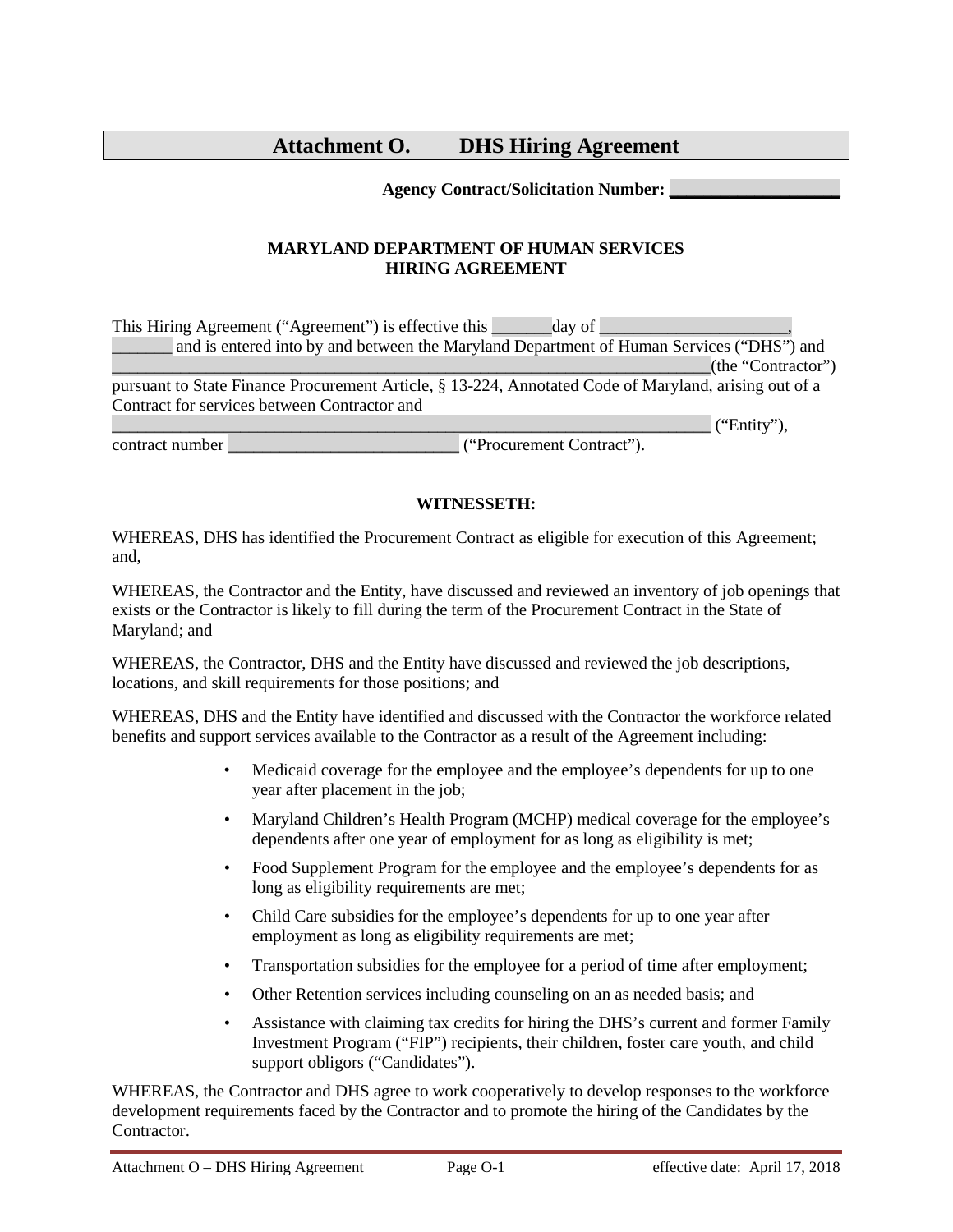NOW THEREFORE, upon valuable consideration received, the Contractor and the DHS specifically agree as follows:

## **A. The CONTRACTOR shall:**

- 1. Notify DHS of all job openings that exist or result from the Procurement Contract.
- 2. Declare DHS the "first source" in identifying and hiring Candidates for those openings.
- 3. Work with DHS to develop training programs that will enable Candidates to qualify for and secure employment with the Contractor.
- 4. Give first preference and first consideration, to the extent permitted by law and any existing labor agreements, to Candidates DHS refers for job openings that exist or result from the Procurement Contract.
- 5. Agree to give Candidates referred to the Contractor by the DHS priority in the filling of a job opening so long as the Candidate meets the qualifications of the position and the DHS refers qualified Candidates within five (5) Business Days.
- 6. Submit biannual reports (for the duration of the Contract) listing the number of all job openings and the total number of individuals interviewed and hired under the Procurement Contract. The report shall also include information regarding the disposition of referrals made, to include an explanation of why any such Candidate was not hired or considered qualified.
- 7. Designate the following individual to be the point of contact:

| Point of Contact Name:    |                              |                        |
|---------------------------|------------------------------|------------------------|
| Point of Contact Address: |                              |                        |
| Point of Contact E-Mail   | Point of Contact Telephone # | Point of Contact Fax # |

The point of contact will:

- a. Provide additional information regarding 'first source" jobs and clarify their requirements.
- b. Receive DHS referrals.
- c. Provide feedback to a DHS account representative upon request regarding the dispositions of those referrals as well as the progress/employment status of those Candidates hired by the Contractor.
- 8. Submit the Contractor's Federal Employment Identification Number ("FEIN") in an effort to increase efficiency in the employment monitoring process for annual legislative reporting.

#### **B. The DHS will designate an account representative who will:**

1. Process all the Contractor's job notices in accordance with this "Agreement."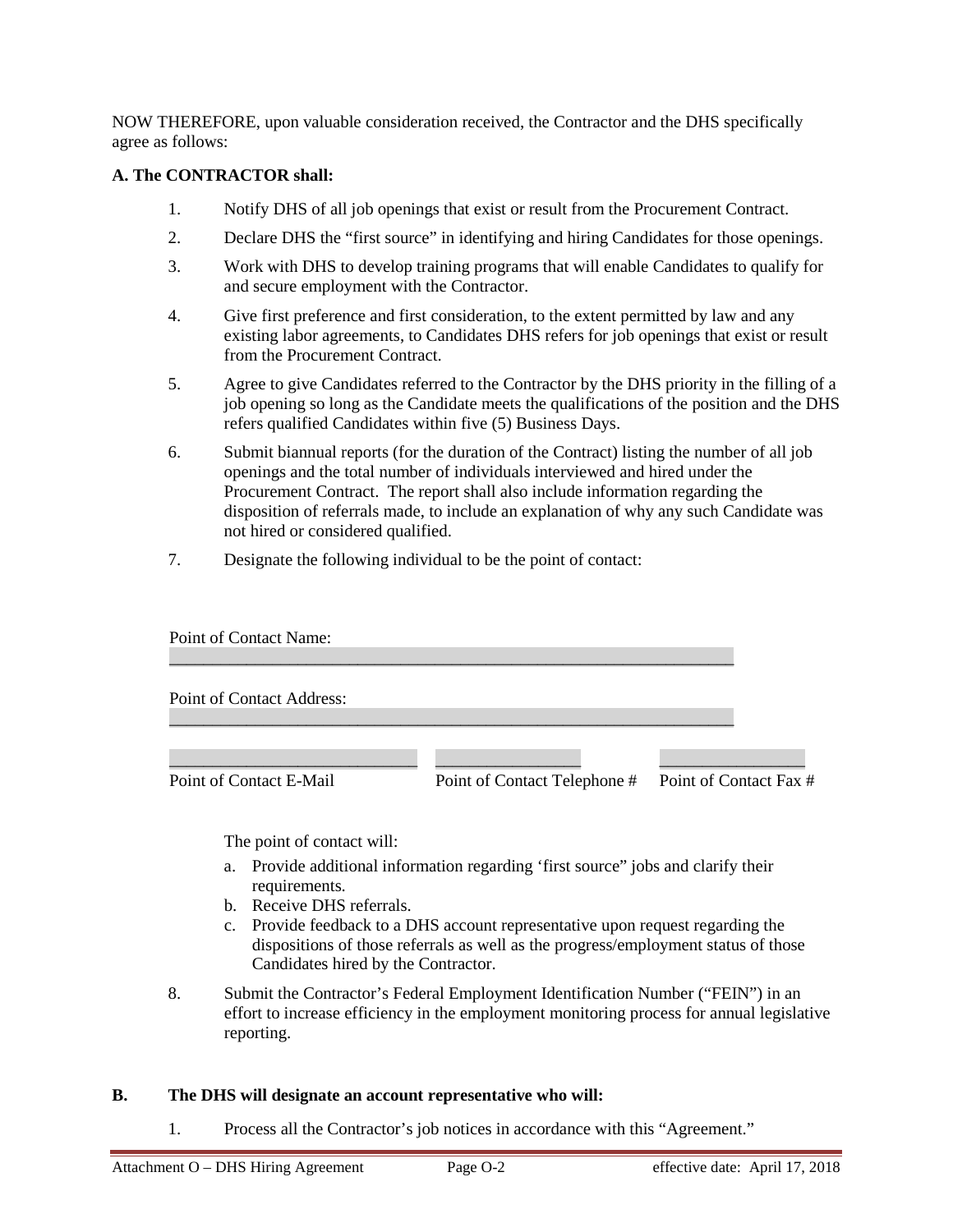- 2. Refer screened and qualified Candidates to the Contractor's designated contact person.
- 3. Make referrals in a timely manner, that is, within five (5) Business Days after receiving the Contractor's job opening notices.
- 4. Assist in the development of any mutually agreed upon training, internship or apprenticeship programs that will better prepare Candidates for employment with the Contractor.
- 5. Provide follow-up and post hire transitional/supportive services, (e.g. Medicaid, MCHP, Food Supplement Program, child care, transportation, retention counseling, and access to tax credits) as necessary and appropriate.
- 6. Ensure that the Contractor is advised of available subsidies and provide any assistance to the Contractor to obtain those subsidies.
- 7. Report the Contractor to the procurement Entity if the Contractor does not fulfill its responsibilities in accordance with this Agreement.
- 8. Review and evaluate the effectiveness of this undertaking with the Contractor and make modifications as necessary and appropriate.

# **C. DISCLAIMERS**

Nothing in this Agreement shall cause the Contractor, except as explicitly provided in Section A above, to alter existing hiring practices or to hire an individual into a position for which he/she is not qualified.

## **D. NON-DISCRIMINATION**

The Contractor agrees that there shall be no discrimination against any employee or Candidate for employment because of race, color, sex, religion, national origin, age, sexual preference, disability or any other factor specified in Title VI of the Civil Rights Act of 1964, Section 504 of the Rehabilitation Act of 1983 and subsequent amendments and that they will comply with all other pertinent federal and State laws regarding discrimination.

## **E. MARYLAND LAW PREVAILS**

The place of performance of this Agreement shall be the State of Maryland. This Agreement shall be construed, interpreted, and enforced according to the laws and regulations of the State of Maryland, including approval of the Board of Public Works where appropriate.

# **F. EFFECTIVE DATE**

This Agreement shall take effect on the date of the aforementioned Procurement Contract, which is for the period \_\_\_\_\_\_\_\_\_\_\_\_\_\_\_\_\_\_\_\_\_\_\_\_\_\_\_\_\_\_\_ through \_\_\_\_\_\_\_\_\_\_\_\_\_\_\_\_\_\_\_\_\_\_\_\_\_\_\_\_\_\_\_, and it shall remain in effect for the duration of the Procurement Contract, including any option periods or extensions. In addition, it is required that any executed extensions and additional funds added to an existing Hiring Agreement Contract be emailed to the Office of Hiring Agreements, [Hiring.Agreements@Maryland.gov](mailto:Hiring.Agreements@Maryland.gov) listing the new end date, updated contract amount and **Agency Control/Solicitation Number**.